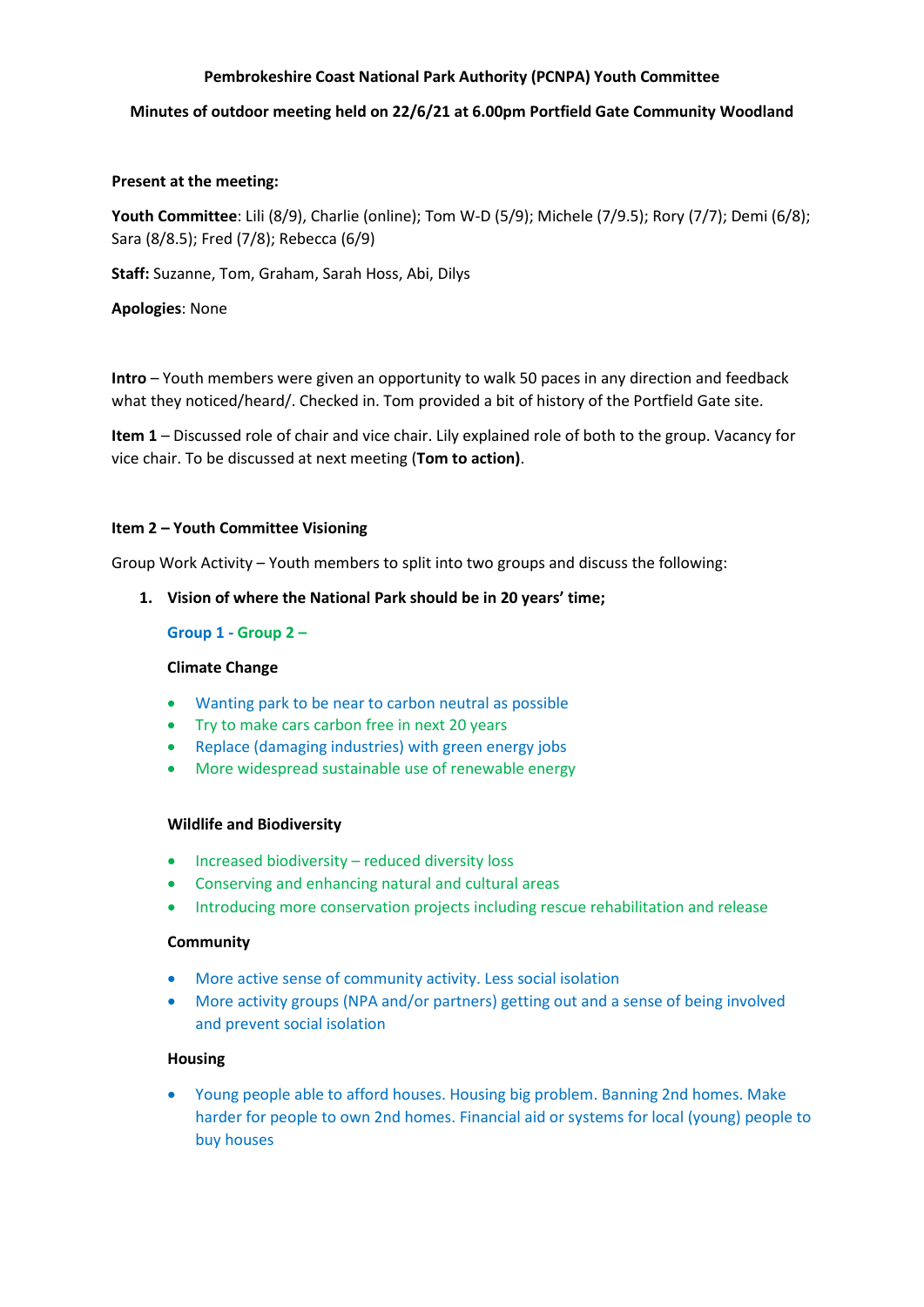## **Transport**

- Free effective public transport for all ideally- but young people a priority
- More pedestrianised high streets (e.g. Pembroke)
- Create ways for (young) people to subsidise parking costs
- More cycle paths

## **Working**

- Try to localise jobs in communities more for benefit of economy but also people / health / climate
- Provide economic reasons for (young) people to work and live here training and qualifications, change culture of having to move away

## **Economy**

- Encourage tourism to spread out more across Pembrokeshire reduce crowding and support other communities
- History unique in UK. Is a major selling point should be appreciated more (by young people)?

## **Inclusion – More (young) people understand Pembrokeshire is special and belongs to them**

- Inclusive target a wider range of people (as well as young people) in more local communities not just in the NP (across all work of the NPA)
- Increase accessibility Footpaths
	- o promote footpaths more and make them more visible clearly marked orange instead of green?
	- o How to read maps promote DofE

#### o

- Maintain popularity of visiting the NP past and future don't rely on tech so it stays an physical – an escape
- Improve Broadband and internet to rural areas
- Regular wheelchair accessibility  $-$  coast path walks

# **2. Vision of where Youth Committee could /should be in the Future.**

## **Working to ensure that Young People feel like they have a sense of ownership of Pembrokeshire / NP / Environment**

• Pembrokeshire doesn't feel like it belongs to Young People. Teach young people Pembs belongs to them. Young people not motivated to stay and invest in area. Sense of you grow up leave for university, get a job and move back when you have children etc. retire. Older population in Pembs – Retirement dominates (housing, dead communities for young people)

## **Working to ensure that Young People feel more connected to Nature**

- High school (and that life stage) creates mental barriers to the outdoors
- Addressing perceived barriers to outdoors improve education/less risk how to make it easier for young people
- Common experience change the perception of young people and young people changing the perception of themselves

# **Helping the NPA to respond more quickly and provide quicker and effective impact**